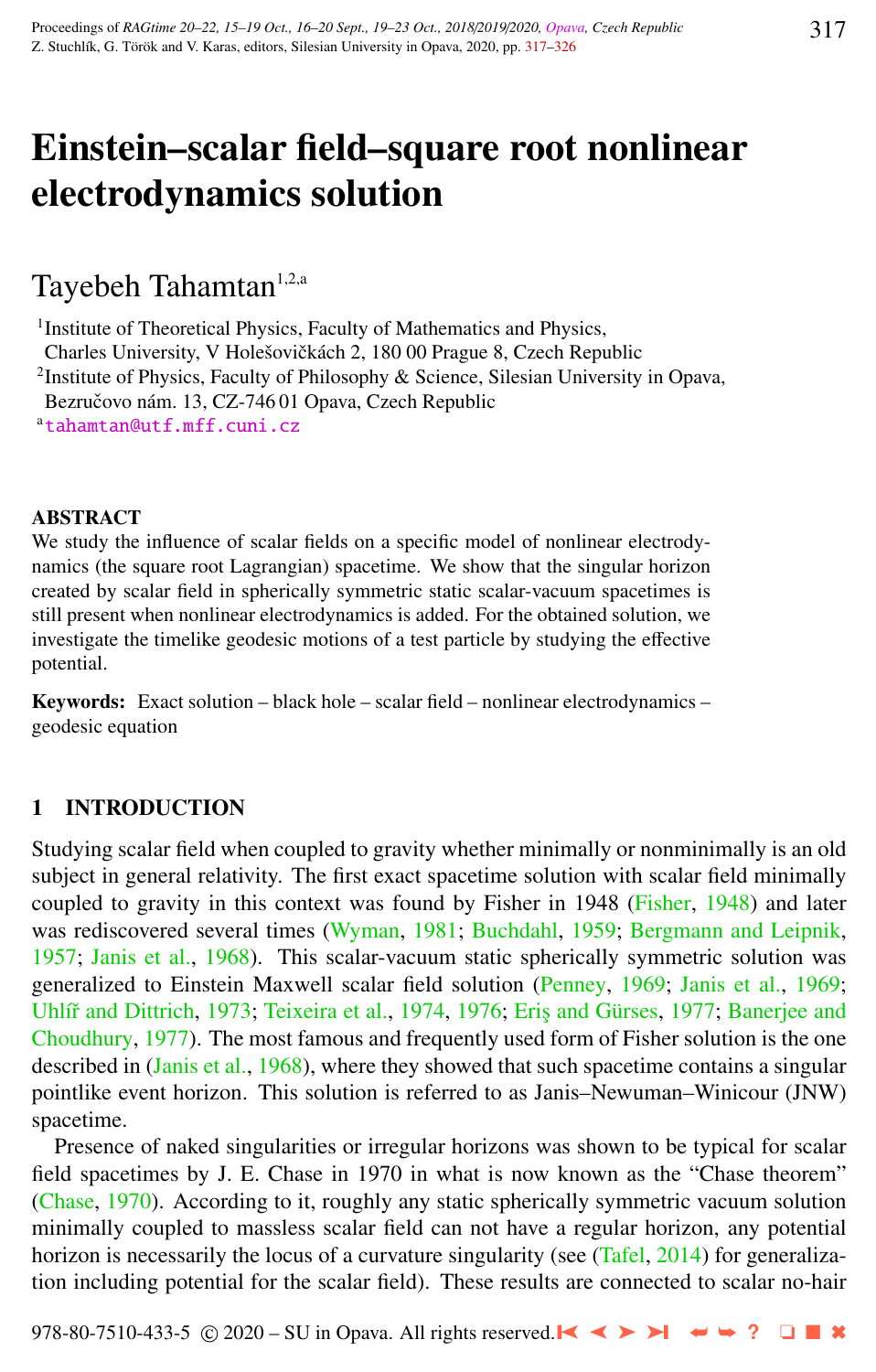<span id="page-1-0"></span>theorem nicely reviewed in [\(Herdeiro and Radu,](#page-8-0) [2015\)](#page-8-0) where they study four dimensional asymptotically flat black holes with scalar hair in various types of scalar field models coupled to gravity.

Our motivation is to confirm whether the Chase theorem still holds when, additionally to massless scalar field, other sources are present, such as Nonlinear Electrodynamics (NE). Nonlinear electrodynamics is a nonlinear theory of electromagnetic field and various models exist with different Lagrangians. The most famous and successful model is Born–Infeld [\(Born and Infeld,](#page-8-0) [1934\)](#page-8-0) which in the weak field limit goes to the linear Maxwell theory and in the strong field limit its Lagrangian tends to  $\sim \sqrt{F_{\mu\nu}F^{\mu\nu}}$  (square root model), with  $F_{\mu\nu}$ being electromagnetic tensor.

Since we were not able to find an exact solution for Born–Infeld model when scalar field minimally coupled to gravity is present, we chose the "square root" model as its approximation in the strong field regime. We believe one can extend any results related to an event horizon in the square root model to Born–Infeld model since horizons appear in strong field regime. Apart from this reason, square root Lagrangians were studied because of their interesting properties long time ago [\(Nielsen and Olesen,](#page-8-0) [1973;](#page-8-0) [Gaete and Guendelman,](#page-8-0) [2006;](#page-8-0) [Vasihoun and Guendelman,](#page-9-0) [2014\)](#page-9-0) even before the rise in popularity of NE where it gained attention recently.

Previously, we studied square root model NE in Kundt class of geometries which contain exact gravitational waves [\(Tahamtan and Svitek,](#page-9-0) [2017\)](#page-9-0).

In [\(Svítek et al.,](#page-8-0) [2020;](#page-8-0) [Tahamtan and Svitek,](#page-9-0) [2014\)](#page-9-0), it is shown that the spacetime singularity sourced by static spherically symmetric scalar field is resolved at the quantum level. In [\(Svitek and Tahamtan,](#page-8-0) [2016\)](#page-8-0), we show that scalar-field sources in static, highly symmetric geometries (JNW) tend to vanish in the ultraboost limit instead of being converted into waves.

Scalar field solutions can be generalized beyond spherical symmetry to truly dynamical situation [\(Tahamtan and Svitek,](#page-9-0) [2015,](#page-9-0) [2016\)](#page-9-0) using Robinson–Trautman class of geometries. The results confirm no-hair theorem in the asymptotic stationary limit. This class of geometries can be coupled to NE as well [\(Tahamtan and Svitek,](#page-9-0) [2016\)](#page-9-0).

#### 2 SCALAR FIELD AND SQUARE ROOT LAGRANGIAN

We consider the following action, describing a scalar field and an electromagnetic field in the form of nonlinear electrodynamics minimally coupled to gravity,

$$
S = \frac{1}{2} \int d^4x \sqrt{-g} \left[ \mathcal{R} + \nabla_{\mu} \varphi \nabla^{\mu} \varphi + \mathcal{L}(F) \right],
$$
 (1)

where R is the Ricci scalar for the metric  $g_{\mu\nu}$  (we use units convention  $c = \hbar = 8\pi G = 1$ ). The massless scalar field  $\varphi$  is considered real and the NE Lagrangian  $\mathcal{L}(F)$  is assumed to be an arbitrary function of the electromagnetic field invariant  $F = F_{\mu\nu}F^{\mu\nu}$  constructed from a closed Maywell 2 form  $F$ a closed Maxwell 2-form  $F_{\mu\nu}$ .

We consider the static spherically symmetric metric

$$
ds^{2} = -f(r) dt^{2} + \frac{dr^{2}}{f(r)} + R(r)^{2} d\Omega^{2},
$$
\n(2)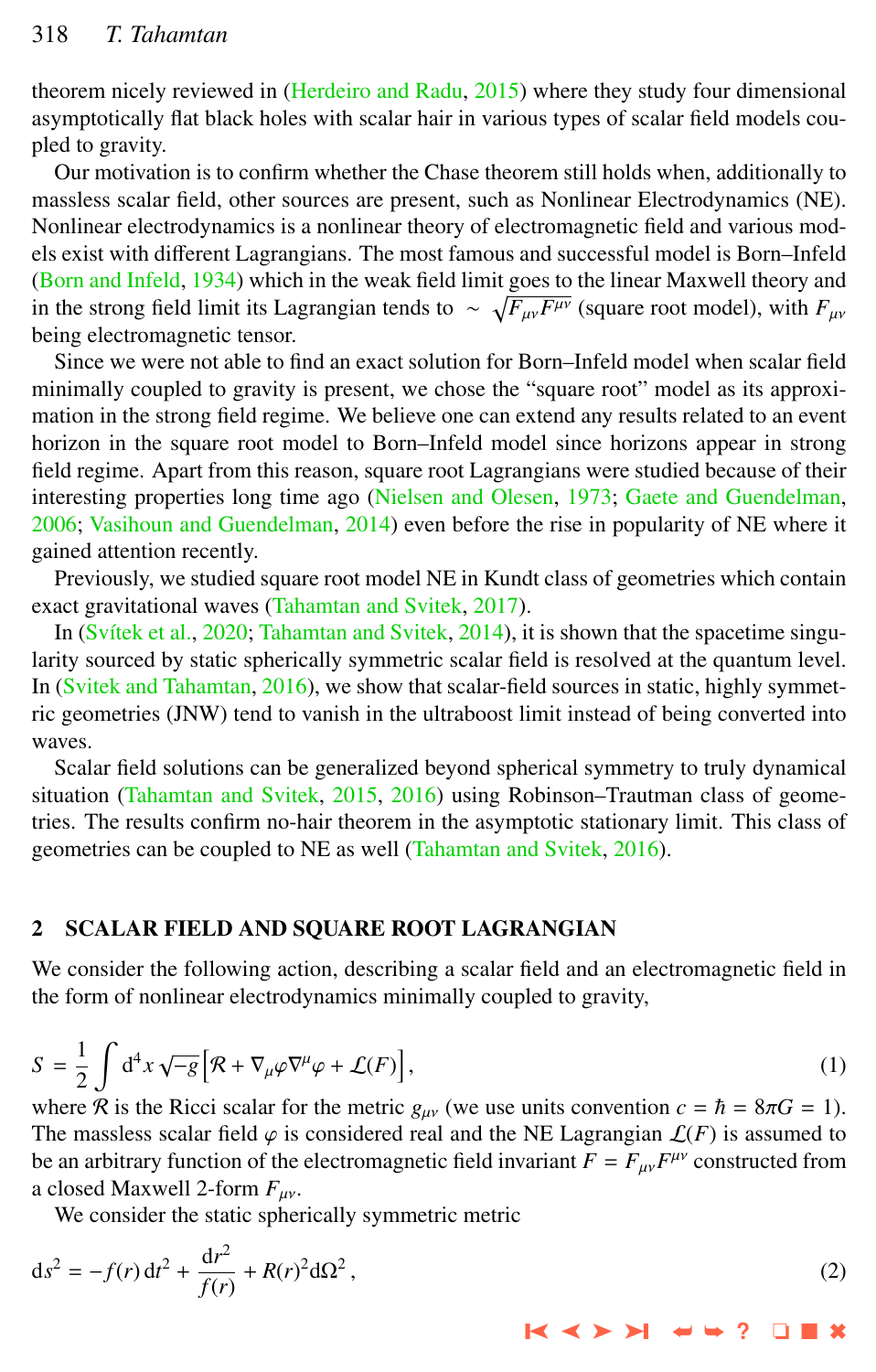<span id="page-2-0"></span>where  $d\Omega^2 = d\theta^2 + \sin \theta^2 d\phi^2$ . We assume *t*, *r*,  $\theta$ ,  $\phi$  coordinate ordering.<br>By applying the variation with respect to the metric using the ac-

By applying the variation with respect to the metric using the action  $(1)$ , we obtain Einstein equations

$$
G^{\mu}{}_{\nu} = T^{\mu}{}_{\nu} = {}^{\text{SF}}T^{\mu}{}_{\nu} + {}^{\text{EM}}T^{\mu}{}_{\nu}.
$$
\n
$$
\tag{3}
$$

where the superscript SF indicates scalar field and EM electromagnetic contribution to energy momentum tensor. For finding an exact solution for our metric functions corresponding to the scalar field and nonlinear electrodynamics sources, we first express the energy momentum tensors for these sources explicitly.

The energy momentum tensor generated by the scalar field is given by

$$
{}^{\text{SF}}T_{\mu\nu} = \nabla_{\mu}\varphi \,\nabla_{\nu}\varphi - \frac{1}{2}g_{\mu\nu} \, g^{\alpha\beta} \nabla_{\alpha}\varphi \nabla_{\beta}\varphi \tag{4}
$$

which for a radial scalar field and our metric anzats [\(2\)](#page-1-0) reduces to

$$
{}^{\text{SF}}T^{\mu}{}_{\nu} = \frac{f \varphi_{,r}^{2}}{2} diag \{-1, 1, -1, -1\} . \tag{5}
$$

The wave equation of a massless scalar field ( $\Box \varphi = 0$ , where  $\Box$  is a standard d'Alembert operator) with respect to our metric  $(2)$  leads to

$$
f \varphi_{,r} R^2 = const. \tag{6}
$$

And the electromagnetic energy momentum tensor contribution is defined as following

$$
E M T^{\mu}{}_{\nu} = \frac{1}{2} \left\{ \delta^{\mu}{}_{\nu} \mathcal{L} - (F_{\nu\lambda} F^{\mu\lambda}) \mathcal{L}_F \right\},\tag{7}
$$

in which  $\mathcal{L}_F = \frac{d\mathcal{L}(F)}{dF}$ . Obviously for the Maxwell case  $\mathcal{L} = -F$  and  $\mathcal{L}_F = -1$ .

For our particular choice of nonlinear electrodynamics model, square root Lagrangian √  $\mathcal{L} = -\sqrt{F}$ , the energy momentum tensor simplifies considerably

$$
{}^{\text{NE}}T^{\mu}{}_{\nu} = diag\left\{-\frac{\sqrt{F}}{2}, -\frac{\sqrt{F}}{2}, 0, 0\right\}.
$$
 (8)

Since our spacetime is static and spherically symmetric, we assume this to hold for electromagnetic field as well and consider the following electromagnetic field two-form for purely magnetic field

$$
\mathbf{F} = F_{\theta\phi} \, \mathrm{d}\theta \wedge \mathrm{d}\phi \,,\tag{9}
$$

where  $F_{\theta\phi} = q_m \sin \theta$  and  $q_m$  can be considered as a magnetic charge. All the modified Maxwell equations (the source–free nonlinear Maxwell equations are  $d\mathbf{F} = 0$ ,  $d(\mathcal{L}_F * \mathbf{F}) = 0$  where  $* \mathbf{F}$  is a dual of electromagnetic two-form  $\mathbf{F}$ ) are satisfied trivially. The electro-0, where  $*F$  is a dual of electromagnetic two-form  $F$ ) are satisfied trivially. The electromagnetic invariant  $F = F_{\mu\nu} F^{\mu\nu}$  becomes

$$
F = \frac{2 q_m^2}{R^4} \,. \tag{10}
$$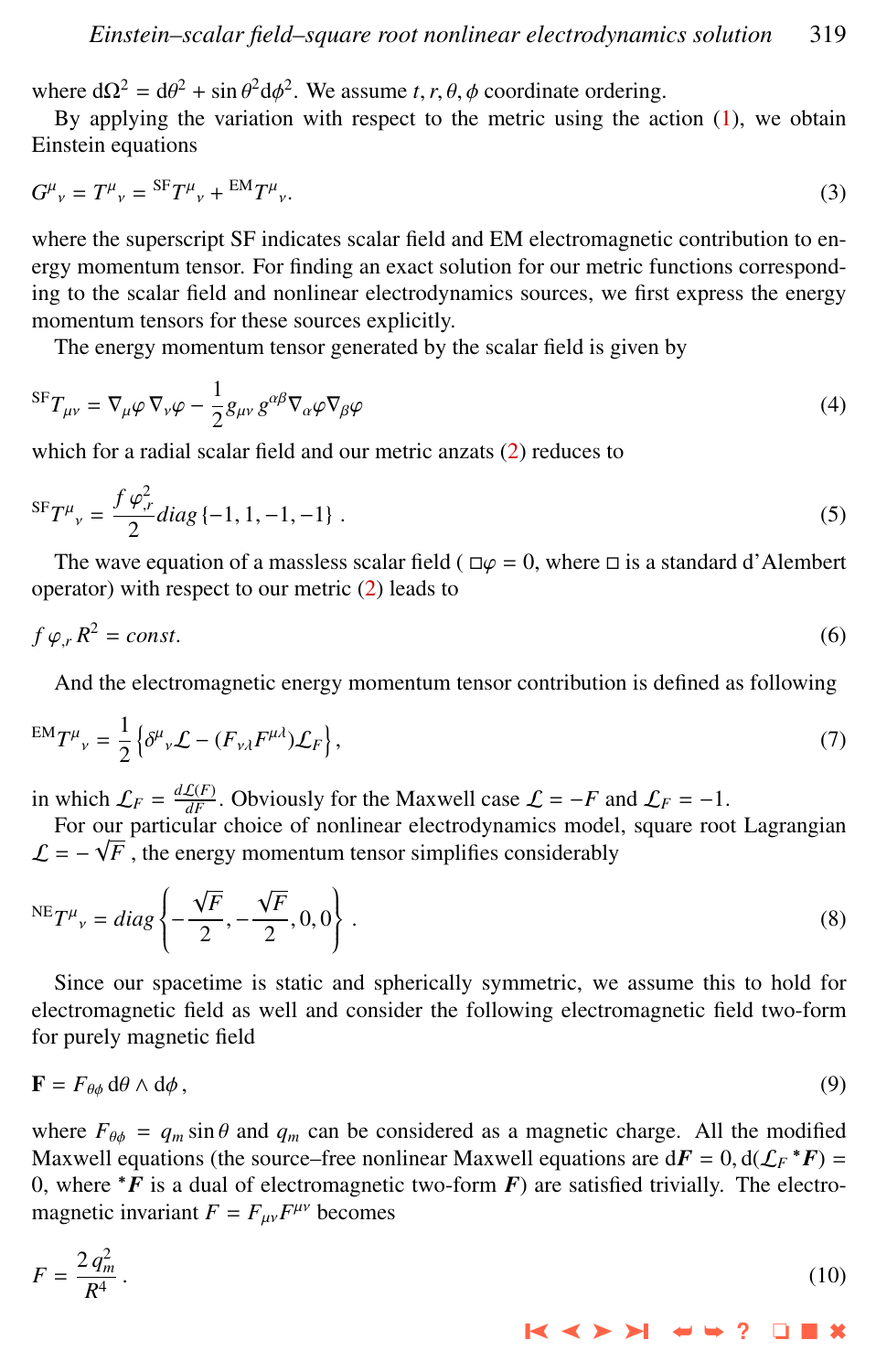#### <span id="page-3-0"></span>320 *T. Tahamtan*

We start to solve the coupled system by considering *tt* and *rr* components of Einstein equations [\(3\)](#page-2-0), namely  $G_t^t - G_r^r = T_t^t - T_r^r$  and we immediately obtain

$$
\varphi_{,r}^2 = -\frac{2R_{,rr}}{R}.\tag{11}
$$

From the above equation and [\(6\)](#page-2-0) we are able to find *f* in terms of *R*

$$
f = \sqrt{-\frac{C_0^2}{2R^3 R_{,rr}}} \,. \tag{12}
$$

The rest of Einstein equations will constrain the form of *R*. From  $G^t$  *t* −  $T^t$  *t* = 0, we get

$$
f\left(\frac{R_{,r}}{R}\right)^2 + \frac{R_{,r}}{R}f_{,r} - \frac{1}{R^2} + f\frac{R_{,rr}}{R} + \frac{q_m}{\sqrt{2}}\frac{1}{R^2} = 0\,,\tag{13}
$$

which together with  $(12)$  gives the following expressions for *R*, *f* and from  $(11)$  for the scalar field ϕ

$$
R(r) = \sqrt{\beta^2 \left(r + \tilde{C}_1\right) \left(r - \tilde{C}_2\right) - C_0^2} \times \exp\left(-\Omega(r)\right) ,\qquad (14)
$$

$$
f(r) = -\frac{e^{2\Omega(r)}}{\beta \sqrt{2}},\tag{15}
$$

$$
\beta \sqrt{2}
$$
  

$$
\varphi(r) = \frac{2\sqrt{2}C_0}{\beta(\tilde{C}_1 + \tilde{C}_2)} \Omega(r),
$$
 (16)

where  $\tilde{C}_1$  and  $\tilde{C}_2$  are integration constants and we introduced parameters  $\beta$ ,  $\rho$  and a function  $O(r)$  in the following way.  $\Omega(r)$  in the following way

$$
\beta = \left(q_m - \sqrt{2}\right),\tag{17}
$$

$$
\rho = \sqrt{\beta^2 (\tilde{C}_1 + \tilde{C}_2)^2 + 4C_0^2},
$$
\n(18)

$$
\Omega(r) = \frac{\beta(\tilde{C}_1 + \tilde{C}_2)}{2\rho} \ln\left(\frac{r - r_0}{r - \tilde{r}_0}\right)
$$
\n(19)

where  $r_0 = \frac{1}{2} (\tilde{C}_2 - \tilde{C}_1 - \rho/\beta)$ ,  $\tilde{r}_0 = r_0 + \rho/\beta$  and  $\beta$  should be negative for preserving the metric signature. After some simplifications the equations (14) and (15) become metric signature. After some simplifications, the equations  $(14)$  and  $(15)$  become

$$
R(r) = \sqrt{\beta^2 \left(r - r_0\right)\left(r - \tilde{r}_0\right)} \left[\frac{r - \tilde{r}_0}{r - r_0}\right]^{\frac{v}{2}},\tag{20}
$$

$$
f(r) = -\frac{1}{\beta \sqrt{2}} \left[ \frac{r - r_0}{r - \tilde{r}_0} \right]^{\nu},\tag{21}
$$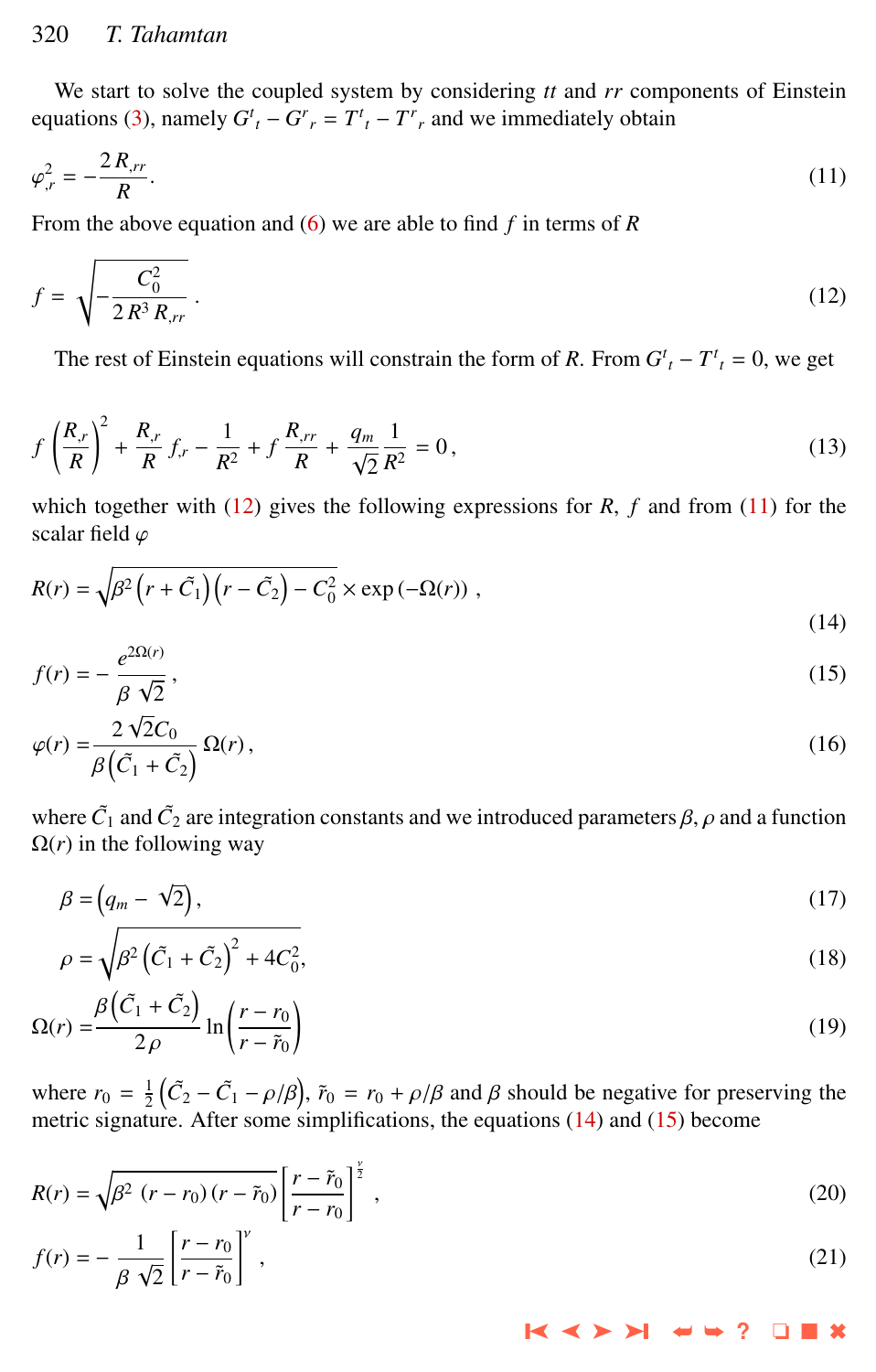where  $v = \frac{|\beta(\tilde{C}_1 + \tilde{C}_2)|}{\rho} \ge 0$ .<br>It is clear that f is you

It is clear that *f* is vanishing at  $r = r_0$  indicating horizon. Behavior of *R* is driven by the power of  $(r - r_0)$ , which is  $\frac{v-1}{2}$ . Depending on whether  $v \le 1$ , *R* would be zero, finite or diverge. Considering the definition for a from (18), it is clear that  $y < 1$  if we have or diverge. Considering the definition for  $\rho$  from [\(18\)](#page-3-0), it is clear that  $\nu < 1$  if we have  $C_0 \neq 0$  (nontrivial scalar field). Thus at  $r = r_0$  the function *R* is vanishing and this location corresponds to a point instead of a sphere.

Note that since  $\beta$  is negative,  $r_0 > \tilde{r}_0$ . So at  $r_0$  there is an outermost horizon and it is a candidate for the outer event horizon of a black hole but we need to see the behavior of Ricci scalar at  $r = r_0$  to determine its regularity.

Ricci scalar with respect to our metric anzats [\(2\)](#page-1-0) is

$$
Ricci = -f_{,rr} - \frac{4}{R} (f R_{,r})_{,r} - 2f \left(\frac{R_{,r}}{R}\right)^2 + \frac{2}{R^2}
$$
\n(22)

and using (22), we obtain the following expression

 $Ricci \sim (r - r_0)^{\nu - 2}$ 

Since  $v < 1$  the Ricci scalar at  $r = r_0$  is clearly diverging.

It is clear from [\(20\)](#page-3-0) and [\(21\)](#page-3-0) that it is difficult to obtain the metric function *f* in terms of *R*, for this reason we use a parametric plot for *f* in terms of *R* to see the behavior in terms of the areal radius which has better physical interpretation (see Fig. 1). The behavior is clearly monotonous and the curves for different  $\beta$  approach the location of curvature singularity at  $R = 0$  smoothly.



**Figure 1.** The metric function  $f(r)$  in terms of  $R(r)$  with different values of  $\beta$ .

So in our solution, the event horizon is also a true singularity which confirms the role of scalar field in spoiling horizon regularity even in this NE model. Since this is the stationary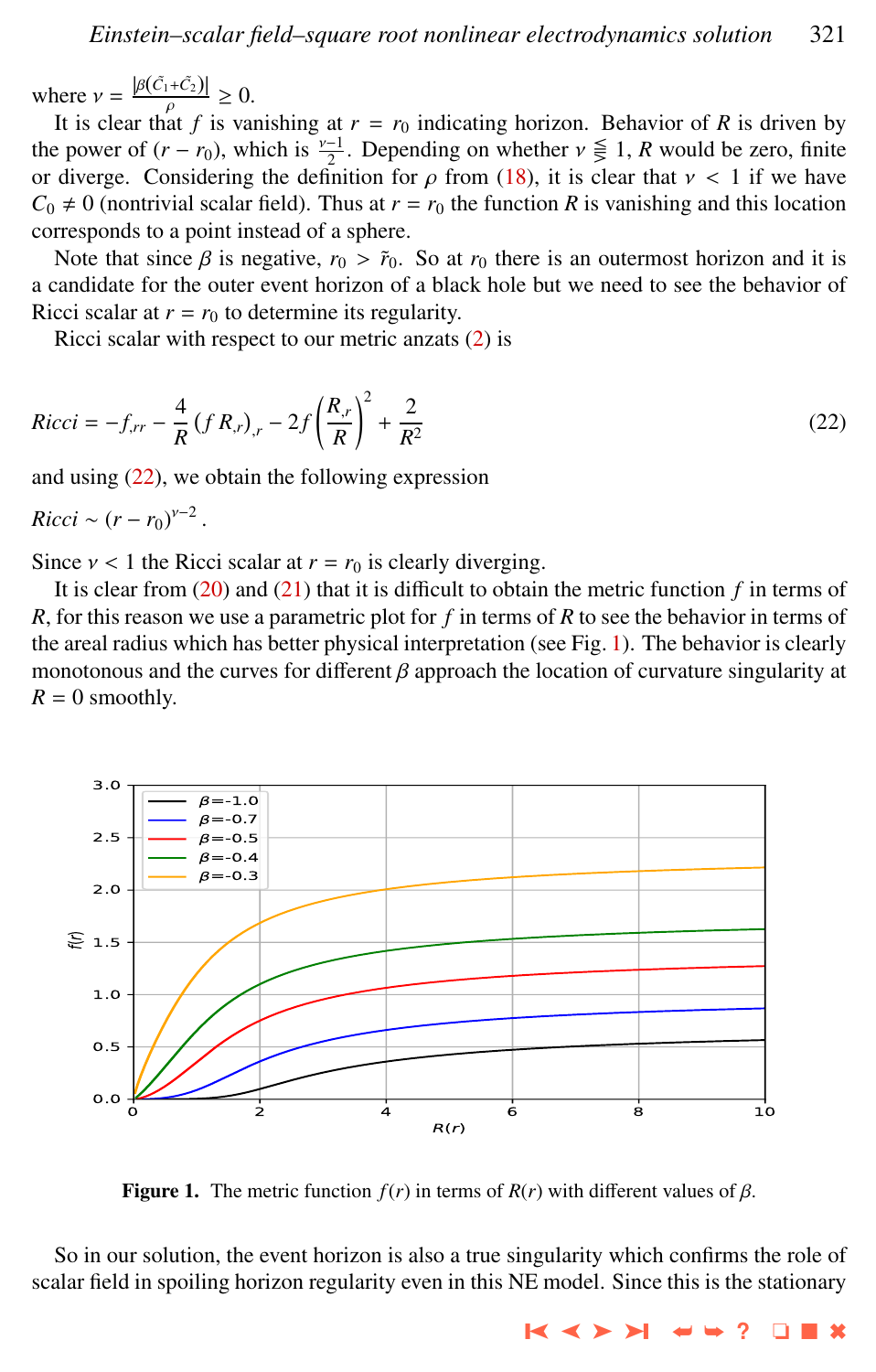<span id="page-5-0"></span>state of geometry it shows that the no-hair theorem is valid in this case as well since we have not found black hole spacetime with both nongravitational fields being nontrivial.

The scalar field [\(16\)](#page-3-0) becomes

$$
\varphi(r) = \frac{\sqrt{2}C_0}{\rho} \ln \left[ \frac{r - r_0}{r - \tilde{r}_0} \right]
$$
\n(23)

and it is clear that at  $r = r_0$ , it diverges as well and the same applies to electromagnetic invariant  $(10)$  and therefore to NE energy momentum tensor  $(8)$ .

The obtained solution,  $(20)$  and  $(21)$ , is a NE generalization of Janis, Newmann and Winicour solution [\(Janis et al.,](#page-8-0) [1968\)](#page-8-0) and the original solution is recovered for  $q_m = 0$ while as well setting  $\tilde{C}_1 = \tilde{C}_2$ .

If we consider a special case when the scalar field vanishes,  $C_0 = 0$ , then necessarily  $v = 1$  and the solution in [\(20\)](#page-3-0) and [\(21\)](#page-3-0) will be equivalent to [\(Tahamtan,](#page-9-0) [2020\)](#page-9-0) upon trivial changes in coordinates and constants.

If we assume that both  $\tilde{C}_1$  and  $\tilde{C}_2$  vanish then the form of the metric functions simplifies

$$
R(r) = \sqrt{\beta^2 r^2 - C_0^2},
$$
\n(24)

$$
f(r) = -\frac{1}{\beta \sqrt{2}},\tag{25}
$$

leading to spacetime containing timelike naked singularity. When  $q_m$  in  $\beta$  vanishes then the solution becomes equivalent to [\(Tahamtan and Svitek,](#page-9-0) [2016\)](#page-9-0) with some trivial redefinition of coordinate *r*.

All the above mentioned solutions with nontrivial scalar field do not possess regular horizon. Although Maxwell theory and square root NE are significantly different since both their weak field limit and strong field behavior disagree, when coupled to scalar field they both produce singular horizon or naked singularity. This indicates dominant negative role of the scalar field in horizon formation. Note that there is crucial difference already for solutions without scalar field because square root model geometry [\(Tahamtan,](#page-9-0) [2020\)](#page-9-0) only possesses single horizon compared to Reissner–Nordström solution which can have two and global asymptotics disagree as well. Nevertheless, the scalar field produces solutions with similar characteristic — singular horizons — in both cases.

#### 3 GEODESIC MOTION

We study particle motion in order to understand the physical properties of the spacetime under consideration. We will use the variational principle and the Euler—Lagrange equations for timelike geodesics. The Lagrangian reduces to kinetic part only and has the following form

$$
2L = -f \, i^2 + \frac{r^2}{f} + R^2 \left( \dot{\theta}^2 + \sin \theta^2 \, \dot{\phi}^2 \right) \tag{26}
$$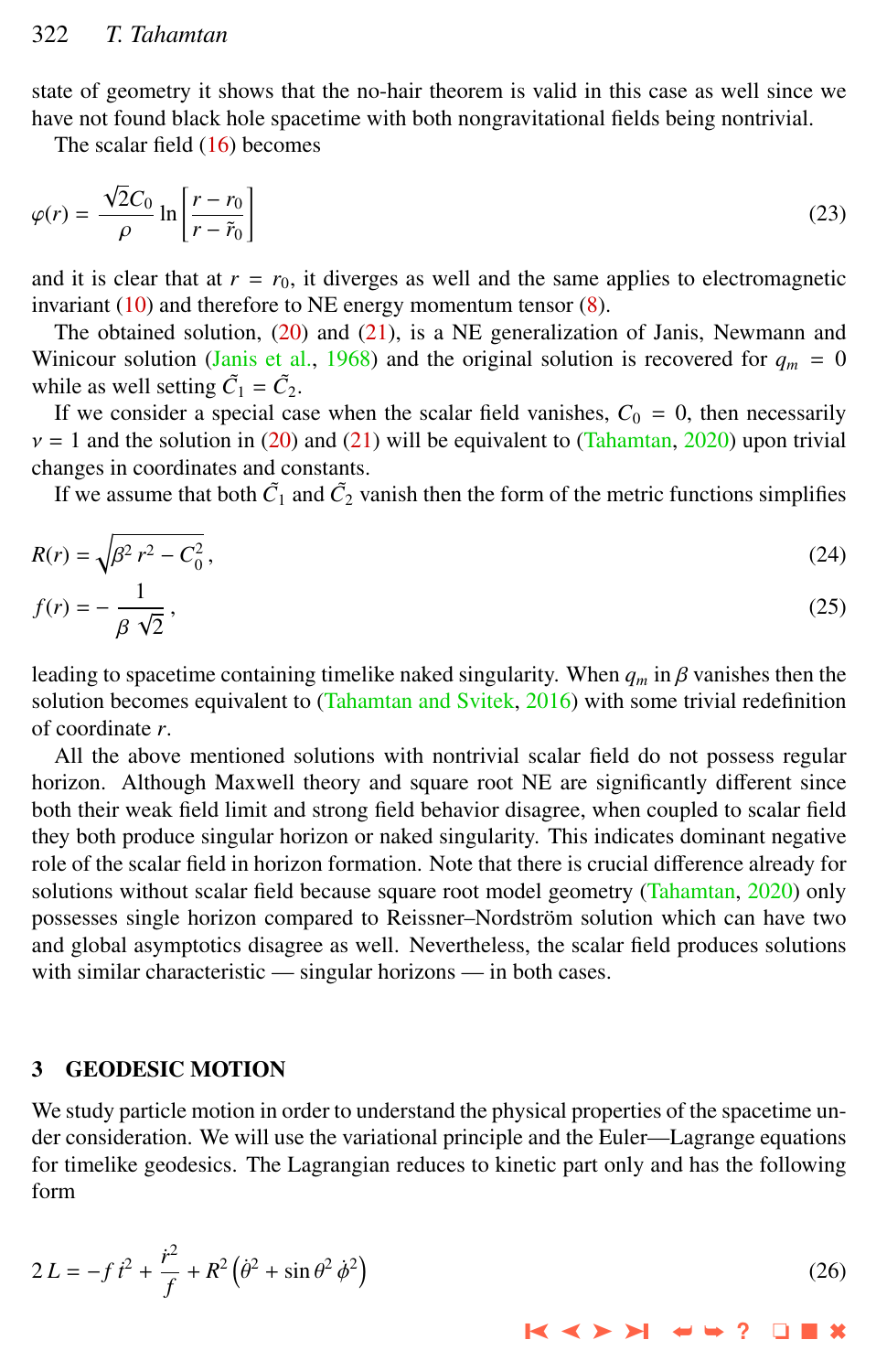in which dot denotes the derivative with respect to the proper time  $\tau$ . Because of spherical symmetry we study the particle motion in equatorial plane, so  $\theta = \frac{\pi}{2}$ . By using Euler-<br>- Lagrange equations we find two conserved quantities  $F$  (energy) and *L*(orbital angular –Lagrange equations we find two conserved quantities, *E* (energy) and *l* (orbital angular momentum), as expected for static and spherically symmetric spacetime which admits two Killing vectors  $(\partial_t, \partial_\phi)$ . The energy and angular momentum are given by

$$
E = f \, i \tag{27}
$$

$$
l = R^2 \dot{\phi} \tag{28}
$$

Substituting the above expressions into  $(26)$ , we obtain equation for radial component of fourvelocity corresponding to timelike geodesic motion

$$
\dot{r}^2 + V_{\text{eff}} = E^2 \tag{29}
$$

where  $V_{\text{eff}}$  is the effective potential given by

$$
V_{\text{eff}} = f\left(\frac{l^2}{R^2} + 1\right). \tag{30}
$$

For plotting the effective potential, we consider the following values of constants:  $C_0$  = 1,  $\tilde{C}_1 = -3$ ,  $\tilde{C}_2 = 1$ . The only remaining constant parameter is  $\beta$  and we plot our graphs for its different values. Since the domain for  $\beta$  is  $(-\infty, 0)$  the domain of  $y = -\frac{|\beta|}{\beta}$  is  $(0, 1)$ . its different values. Since the domain for  $\beta$  is  $(-\infty, 0)$  the domain of  $\nu = \frac{|\beta|}{\sqrt{\beta^2 + 1}}$  is  $(0, 1)$ . Because  $v = 1$  is attained asymptotically for  $\beta \to \infty$  more interesting changes in behavior hannel for smaller  $\beta$ happen for smaller  $\beta$ .

First, we plot the effective potential for zero angular momentum,  $l = 0$ , in this case the potential and the metric function  $f$  would be the same  $(30)$ , see Fig. [2.](#page-7-0) When the absolute value of  $\beta$  is increasing the effective potential (metric function  $f$ ) is decreasing. The zeros are the spacetime singularity points which appear at different  $r$  for different  $\beta$ but all correspond to  $R(r) = 0$ . This plot shows that the radially falling particle approaches singularity with velocity depending on the value of  $\beta$ .

Next, we plot the effective potential for  $l = 1$  and different values of  $\beta$  (same as those used for  $l = 0$  case), see Fig. [3.](#page-7-0) Here, similar to case when  $l = 0$  the potential values are decreasing with increasing absolute value of  $\beta$ . As it is shown in the plot, for some values of  $\beta$  the effective potential character changes and one global minimum appears indicating stable circular orbits.

#### 4 CONCLUSION AND FINAL REMARKS

We showed that static scalar field spacetime coupled to ∼ − <sup>√</sup> *F* Lagrangian which captures the strong field regime of many NE models (e.g., Born–Infeld) admits generalized solution of Janis–Newman–Winicour. Similar to all minimally coupled scalar field solutions, the spacetime has an irregular horizon which is in agreement with the Chase theorem. Our result and the previous ones show that the effect of scalar field on the spacetime geometry is dominant. Note that in the absence of scalar field, square root model Lagrangian solution represents a black hole solution with regular horizon.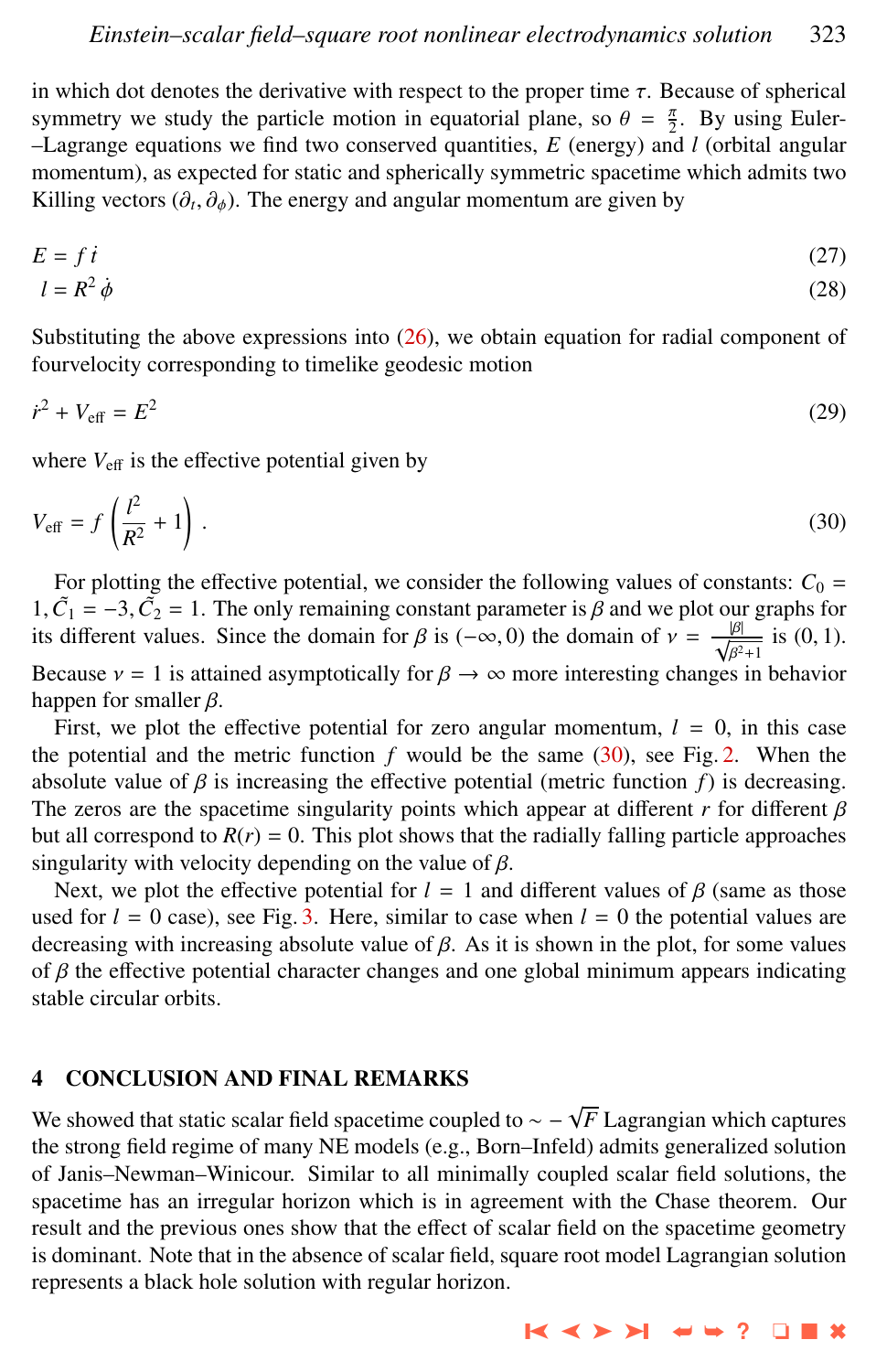<span id="page-7-0"></span>

Figure 2. Effective potential  $V_{\text{eff}}$  for  $l = 0$  and different values of  $\beta$ .



**Figure 3.** Effective potential  $V_{\text{eff}}$  for  $l = 1$  and different values of  $\beta$ .

Furthermore, we studied timelike geodesic motion of a test particle. The obtained effective potential shows that for nonzero angular momentum and certain values of parameter  $\beta$ it is possible to have stable circular orbits. These stable circular orbits around singularity could give rise to disc configurations around the singularity and further study can give clear observational signatures such objects might exhibit.

In future, we will generalize this solution to massive scalar field with potentials.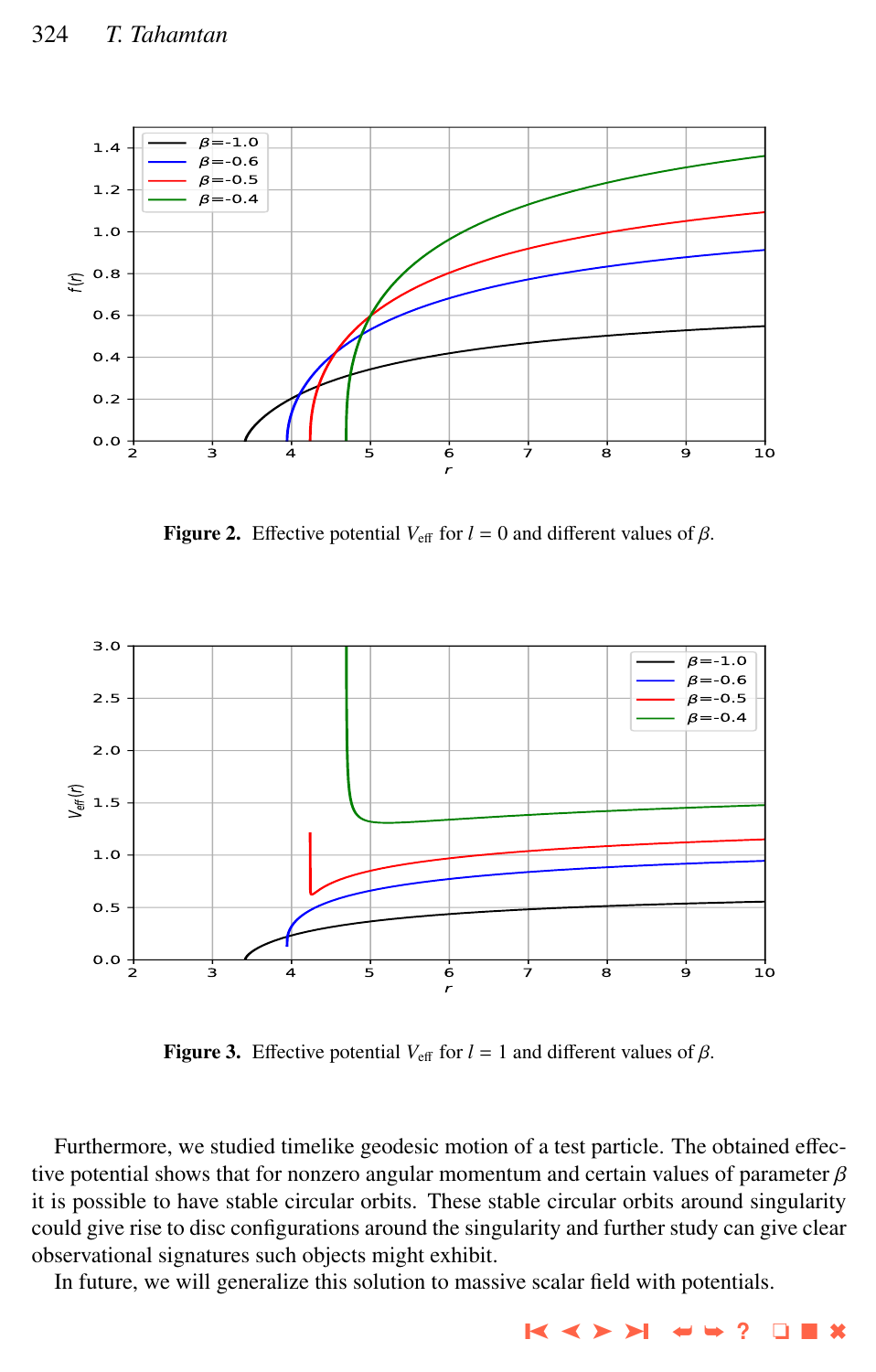#### <span id="page-8-0"></span>ACKNOWLEDGEMENTS

This work was supported by the research grant GACR 17-13525S.

#### **REFERENCES**

- Banerjee, A. and Choudhury, S. B. D. (1977), Stationary axially symmetric coupled einsteinmaxwell-scalar fields, *Phys. Rev. D*, 15, pp. 3062–3064, URL [https://link.aps.org/doi/](https://link.aps.org/doi/10.1103/PhysRevD.15.3062) [10.1103/PhysRevD.15.3062](https://link.aps.org/doi/10.1103/PhysRevD.15.3062).
- Bergmann, O. and Leipnik, R. (1957), Space-time structure of a static spherically symmetric scalar field, *Phys. Rev.*, 107, pp. 1157–1161, URL [https://link.aps.org/doi/10.1103/PhysRev.](https://link.aps.org/doi/10.1103/PhysRev.107.1157) [107.1157](https://link.aps.org/doi/10.1103/PhysRev.107.1157).
- Born, M. and Infeld, L. (1934), Foundations of the new field theory, *Proceedings of the Royal Society of London. Series A, Containing Papers of a Mathematical and Physical Character*, 144, pp. 425– 451.
- Buchdahl, H. A. (1959), Reciprocal static metrics and scalar fields in the general theory of relativity, *Phys. Rev.*, 115, pp. 1325–1328, URL [https://link.aps.org/doi/10.1103/PhysRev.115.](https://link.aps.org/doi/10.1103/PhysRev.115.1325) [1325](https://link.aps.org/doi/10.1103/PhysRev.115.1325).
- Chase, J. E. (1970), Event horizons in static scalar-vacuum space-times, *Communications in Mathematical Physics*, 19(4), pp. 276–288, ISSN 1432-0916, URL [https://doi.org/10.1007/](https://doi.org/10.1007/BF01646635) [BF01646635](https://doi.org/10.1007/BF01646635).
- Eri¸s, A. and Gürses, M. (1977), Stationary axially-symmetric solutions of einstein–maxwell-massless scalar field equations, *Journal of Mathematical Physics*, 18(7), pp. 1303–1304, arXiv: [https:](http://www.arxiv.org/abs/https://doi.org/10.1063/1.523419) [//doi.org/10.1063/1.523419](http://www.arxiv.org/abs/https://doi.org/10.1063/1.523419), URL <https://doi.org/10.1063/1.523419>.
- Fisher, I. Z. (1948), Scalar mesostatic field with regard for gravitational effects, *Zh. Eksp. Teor. Fiz.*, 18, pp. 636–640, arXiv: [gr-qc/9911008](http://www.arxiv.org/abs/gr-qc/9911008).
- Gaete, P. and Guendelman, E. (2006), Confinement from spontaneous breaking of scale symmetry, *Physics Letters B*, 640(4), pp. 201 – 204, ISSN 0370-2693, URL [http://www.sciencedirect.](http://www.sciencedirect.com/science/article/pii/S0370269306009671) [com/science/article/pii/S0370269306009671](http://www.sciencedirect.com/science/article/pii/S0370269306009671).
- Herdeiro, C. A. R. and Radu, E. (2015), Asymptotically flat black holes with scalar hair: A review, *International Journal of Modern Physics D*, 24(09), p. 1542014, arXiv: [https://doi.org/10.](http://www.arxiv.org/abs/https://doi.org/10.1142/S0218271815420146) [1142/S0218271815420146](http://www.arxiv.org/abs/https://doi.org/10.1142/S0218271815420146), URL <https://doi.org/10.1142/S0218271815420146>.
- Janis, A. I., Newman, E. T. and Winicour, J. (1968), Reality of the Schwarzschild Singularity, *Phys. Rev. Lett.*, 20, pp. 878–880.
- Janis, A. I., Robinson, D. C. and Winicour, J. (1969), Comments on einstein scalar solutions, *Phys. Rev.*, 186, pp. 1729–1731.
- Nielsen, H. and Olesen, P. (1973), Local field theory of the dual string, *Nuclear Physics B*, 57(2), pp. 367 – 380, ISSN 0550-3213, URL [http://www.sciencedirect.com/science/article/](http://www.sciencedirect.com/science/article/pii/0550321373901077) [pii/0550321373901077](http://www.sciencedirect.com/science/article/pii/0550321373901077).
- Penney, R. (1969), Generalization of the reissner-nordström solution to the einstein field equations, *Phys. Rev.*, 182, pp. 1383–1384, URL [https://link.aps.org/doi/10.1103/PhysRev.182.](https://link.aps.org/doi/10.1103/PhysRev.182.1383) [1383](https://link.aps.org/doi/10.1103/PhysRev.182.1383).
- Svitek, O. and Tahamtan, T. (2016), Ultrarelativistic boost with scalar field, *Gen. Rel. Grav.*, 48(2), p. 22, arXiv: [1406.6334](http://www.arxiv.org/abs/1406.6334).
- Svítek, O., Tahamtan, T. and Zampeli, A. (2020), Quantum fate of timelike naked singularity with scalar hair, *Annals Phys.*, 418, p. 168195, arXiv: [1606.05635](http://www.arxiv.org/abs/1606.05635).